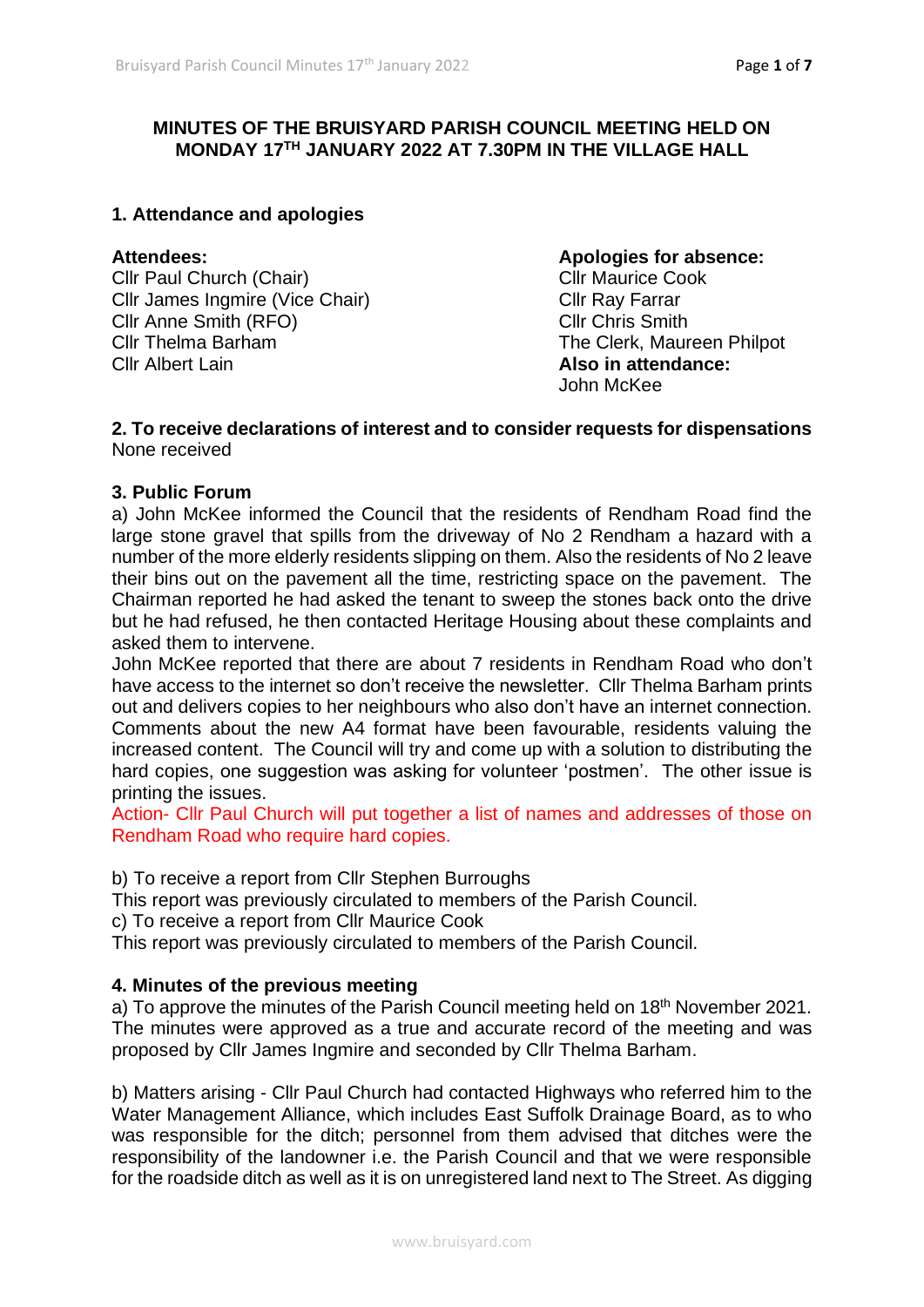out the ditch hasn't been budgeted for and is not blocked, the RFO suggested monitoring the flow of water and budgeting for remedial work in the following financial year if necessary.

c) The replacement of the Parish Councils computer is now becoming a necessity, it is causing the Clerk problems.

Action – RFO to look into a suitable new PC.

#### **5. Finances**

a) Review budget versus actual expenditure

Copies of the financial report were previously circulated. Please see report at end of the minutes.

b) Review reserves requirement covered in budget 18<sup>th</sup> November 2021

c) Approval of Financial Transactions

Please see financial report at end of the minutes.

Agrrement of the financial was proposed by Cllr Paul Church (Chair) and seconded by Cllr James Ingmire. All agreed.

## **6. Approval of Standing Orders**

There has been no significant change to the Standing Orders and it was voted unanimously to approve the existing version.

#### **7. Code of Conduct**

The most recent version of the code of conduct was adopted in 2021 and it was unanimously approved.

#### **8. Financial Risk Assessment**

The RFO updated the financial risk assessment to take into account that the PC and the Village Hall make most of their payments by online dual authorisation and not cheques. The second big change is cash sales, which resumed, in mid September, with all payments at the VH bar recorded on a Zettle card reader. The RFO will make an audit check on the cash bi-monthly before each PC meeting to reconcile the accounts and included in the financial report. Cllr James Ingmire proposed that the new Financial Risk Assessment be adopted, Cllr Paul Church seconded it and all agreed.

#### **9. Platinum Jubilee Celebration and Treebilee**

It was decided to look into having a similar celebration and party to the  $50<sup>th</sup>$  and  $60<sup>th</sup>$ Jubilee parties.

It was proposed that it maybe cost effective to order celebration mugs to present to the children of the villages in one order. For the previous Jubilees an order for the mugs was made through Margaret West and it was hoped that she would be able to obtain similar mugs for this Jubilee. Action. AS to contact her

Action. Cllr Paul Church will contact the other local villages to see what their plans are, either to combine or at least not clash. He will also investigate the possibility of ordering a hog roast.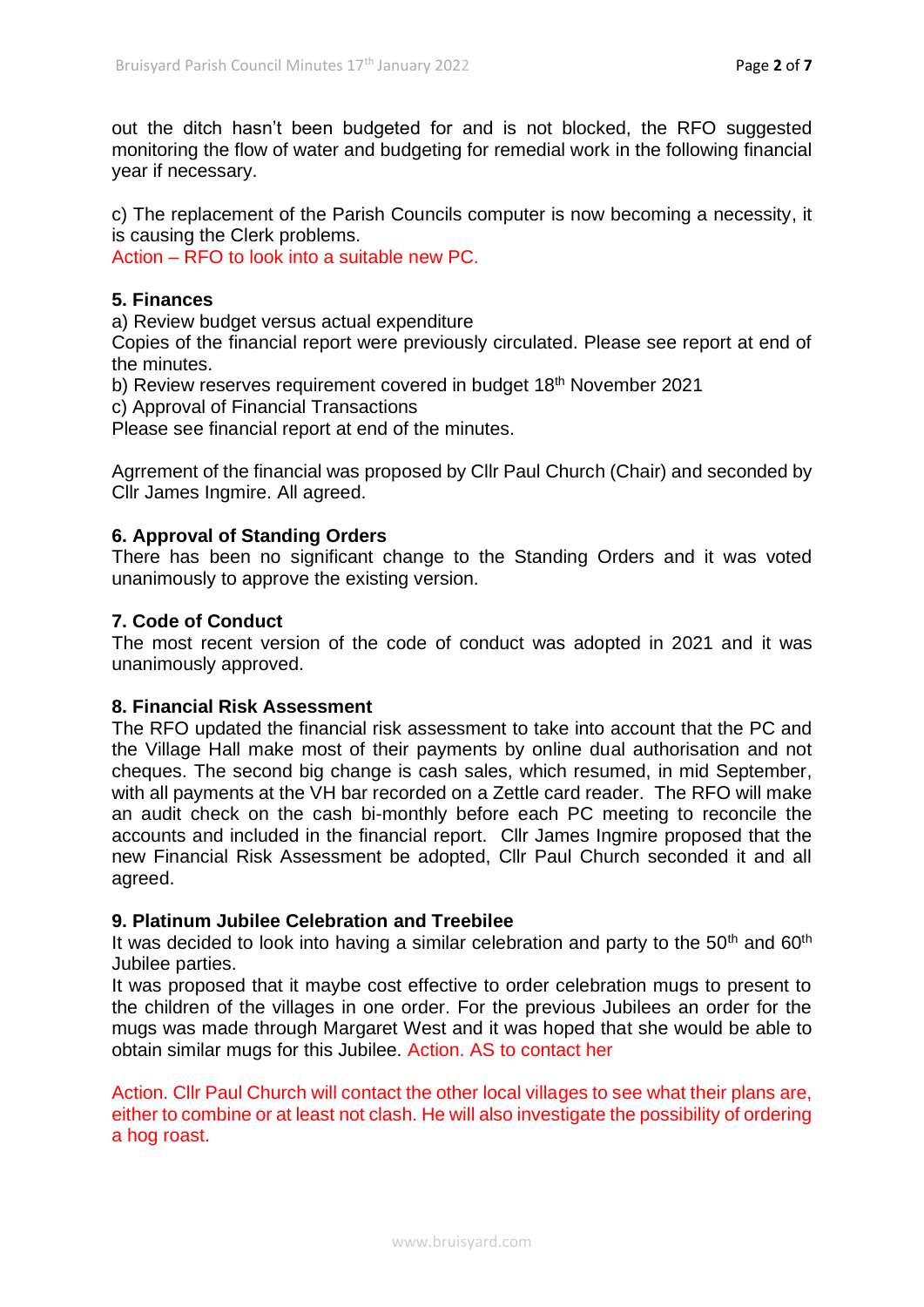Cllr Thelma Barham expressed a doubt about a sufficient number of the present residents of the village attending the event to make a hog roast viable.

Action - Cllr Anne Smith will compose an email and ask Cllr Ray Farrar to distributed it by his contact list asking resident if they wish to attend such an event to give some idea of numbers

There was an offer of a donation of commemorative oak to parishes from East Suffolk Council and Cllr Paul Church responded to the email indicating that Bruisyard would like one of the oaks to plant in our Park.

Action – Members to identify suitable locations to plant the oak.

## **10. Digital Technology survey**

Both Cllrs Thelma Barham and Anne Smith responded to the online survey. They indicated that the parish used digital technology and would like to have WI-Fi in the Village Hall but the monthly cost of having it could not be sustained at the present time.

## **11. Village Hall Report**

Cllr Anne Smith reported that the treasurer of the VH was stepping down at the end of March and that David Smith will take over the position and the Mandate changes have already been set in motion. This causes a problem for dual authorisation online; it is at present done by Anne Smith but this cannot continue, as David Smith is her husband. James Ingmire offered to go on the Village Hall Committee and be included on the Mandate so he can co-authorise payments.

Anne Smith indicated that she would be stepping down as Chair and from the committee when the committee is re-elected at the Parish Meeting in May.

Please see Village Hall minutes on the website for the full report.

## **12. Correspondence**

None

## **13. Questions to the Chair**

There were none

**14. To confirm the next Parish Council Meeting as Monday 14 th March 2022.** This was confirmed.

There being no other business the Chairman closed the meeting at 8.55pm.

Anne Smith on behalf of the Clerk, Maureen Philpot [clerk@bruisyard.com](mailto:clerk@bruisyard.com)

Dut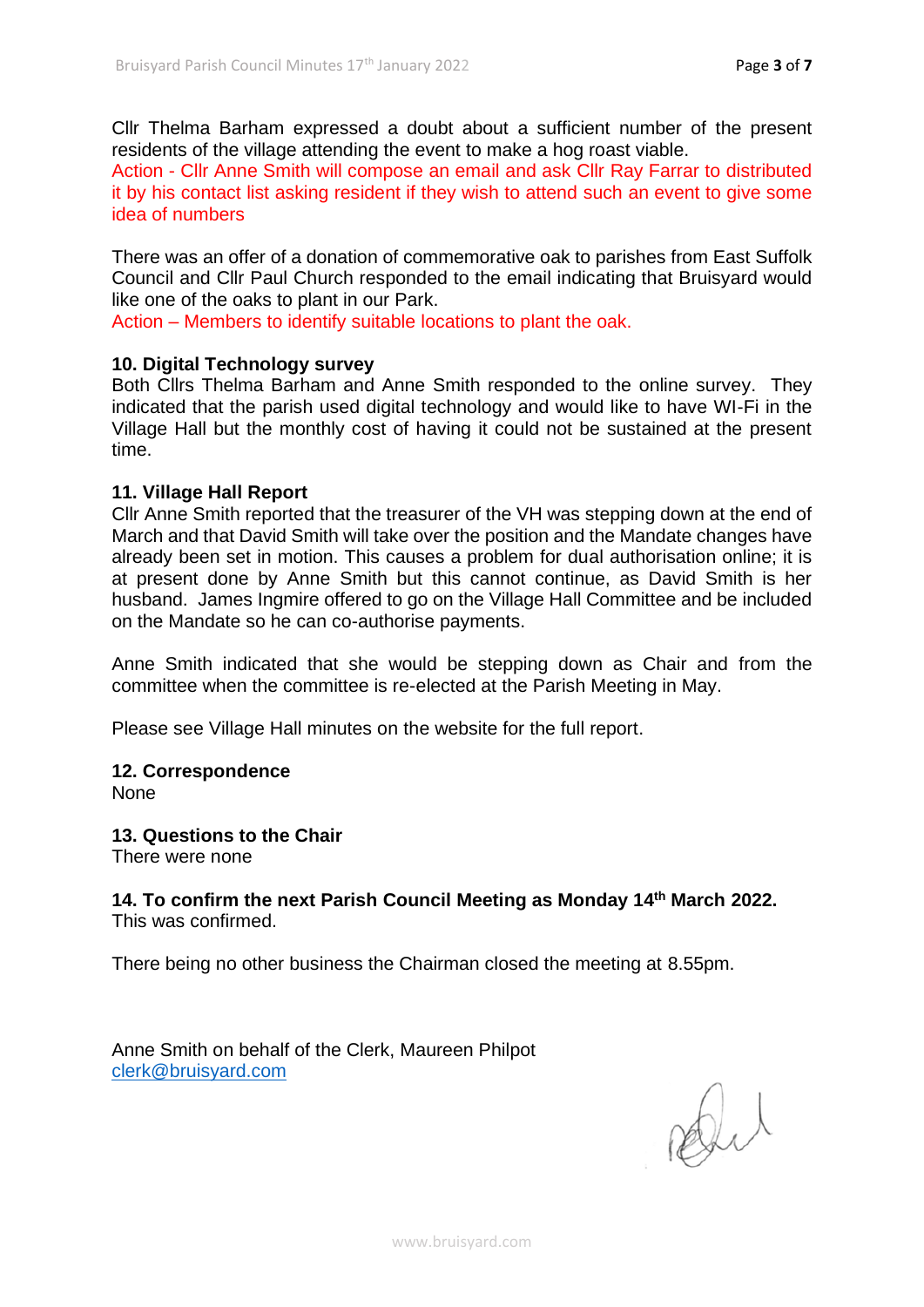|                              | <b>BRUISYARD PARISH COUNCIL</b>                                   |               |
|------------------------------|-------------------------------------------------------------------|---------------|
| (Last)                       | <b>Summary Receipts and Payments Account</b>                      | (Current)     |
| Year ended                   | For the Year to 12th January 2022                                 | Year to       |
| 31st March 2021              |                                                                   | 12th Jan 2022 |
| £                            | <b>Receipts</b>                                                   | £             |
| 2,900.00                     | Precept                                                           | 2,900.00      |
|                              | Agency Services/CFM                                               |               |
|                              | Loans/Capital Receipts                                            |               |
|                              | Grants                                                            |               |
| 20,708.00                    | Village Hall grants                                               | 10,000.00     |
| 730.08                       | <b>Other Receipts</b>                                             | 4,006.40      |
| 1,293.02                     | <b>VAT</b>                                                        | 1,578.49      |
| 25,631.10                    | <b>Total Receipts</b>                                             | 18,484.89     |
|                              |                                                                   |               |
|                              | <b>Payments</b>                                                   |               |
| 109.52                       | <b>General Administration</b>                                     | 90.88         |
| 528.32                       | Staff costs                                                       | 396.24        |
| -                            | S.137 Payments (excluding grants to Village Hall)                 |               |
| $\qquad \qquad \blacksquare$ | S.145 Payments                                                    |               |
| $\overline{\phantom{0}}$     | Loans/Capital spending                                            | 14,577.04     |
| 952.47                       | Agency/Professional Services                                      | 1,083.26      |
|                              | Parish Council Committee payments                                 |               |
| 5,805.53                     | Village Hall running costs                                        | 6,792.24      |
| 3,596.72                     | Other Payments                                                    | 1,040.37      |
| 1,578.49                     | <b>VAT</b>                                                        | 1,146.35      |
| 12,571.05                    | <b>Total Payments</b>                                             | 25,126.38     |
|                              |                                                                   |               |
|                              | <b>BRUISYARD PARISH COUNCIL</b>                                   |               |
|                              | <b>Receipts and Payments Summary</b>                              |               |
| (Last)                       |                                                                   | (Current)     |
| Year ended                   |                                                                   | Year to       |
| 31st March 2021              |                                                                   | 12th Jan 2022 |
| £                            |                                                                   | £             |
| 14,773.59                    | Balance brought forward                                           | 27,833.64     |
| 25,631.10                    | <b>Add Total Receipts</b>                                         | 18,484.89     |
| 40,404.69                    |                                                                   | 46,318.53     |
| 12,571.05                    | Less Total Payments                                               | 25,126.38     |
| 27,833.64                    | Net bank and cash box balance                                     | 21, 192. 15   |
| 508.58                       | Unpresented PC cheques at 12 Jan 2022                             |               |
|                              | Unpresented VH cheques at 12 Jan 2022                             |               |
| 142.50                       | Less uncleared transfer to Village Hall at year end               |               |
| 28,199.72                    | Reconciled to bank accounts and cash box at 12 Jan 2022           | 21,192.15     |
|                              |                                                                   |               |
|                              | Bank accounts and cash box at 12 Jan 2022:                        |               |
| 485.27                       | Barclays Premium Business Account No.40779474                     | 485.30        |
| 1,971.19                     | Barclays Community Account No.70212008                            | 3,395.34      |
|                              | Parish Council petty cash                                         |               |
| 25,743.26                    | Barclays Bank Village Hall account No. 23713326 (restricted fund) | 17,124.01     |
|                              | Village Hall cash box (restricted fund)                           | 187.50        |
| 28,199.72                    |                                                                   | 21,192.15     |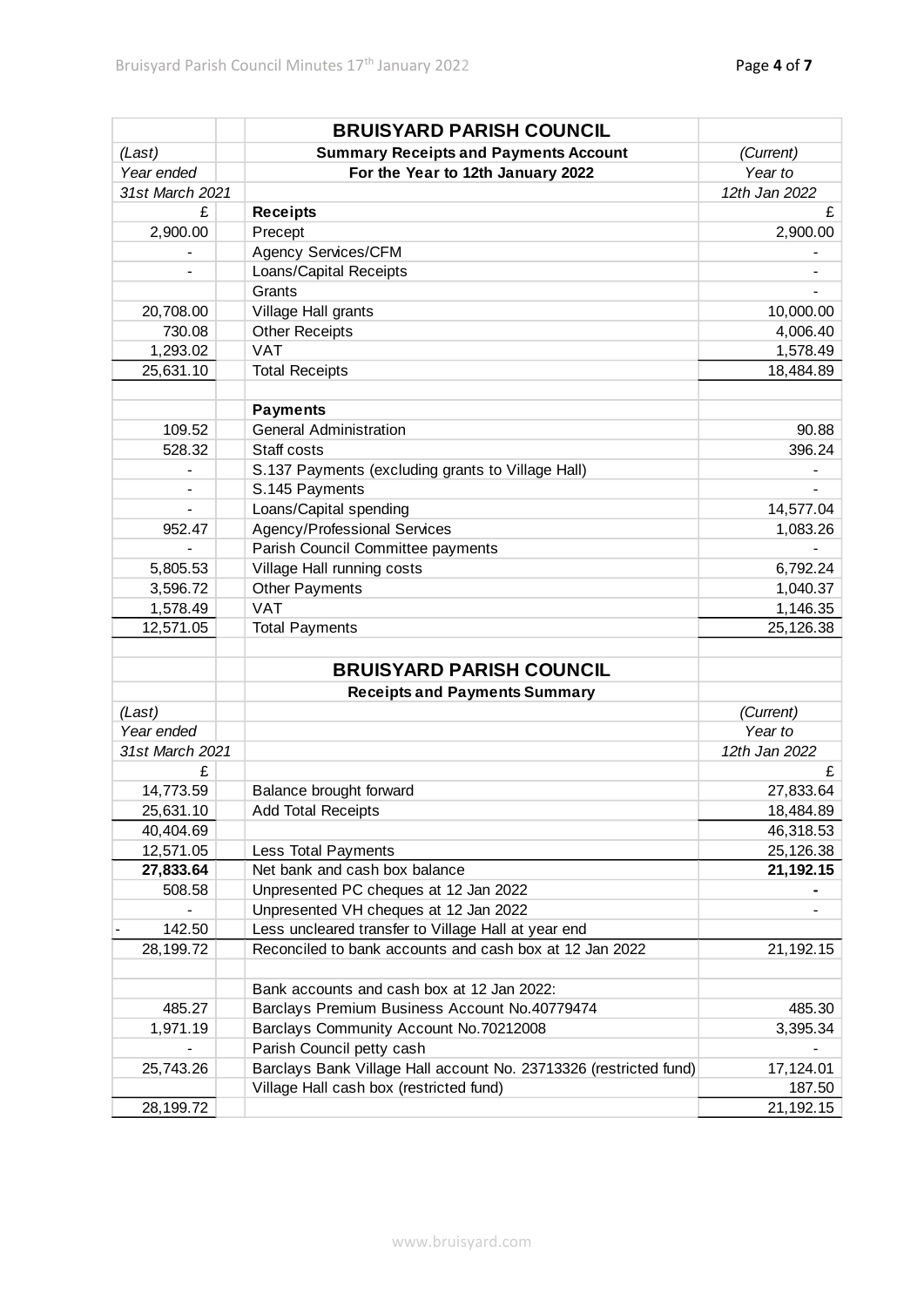# **Bank reconciliation at 12 January 2022**

| Balance per bank statements as at 12 January 2022                                         |                |           |             |  |  |  |
|-------------------------------------------------------------------------------------------|----------------|-----------|-------------|--|--|--|
|                                                                                           |                |           |             |  |  |  |
| <b>Account</b>                                                                            | <b>Acct No</b> | £         | £           |  |  |  |
| <b>Barclays PC Community Account</b>                                                      | 70212008       | 3,395.34  |             |  |  |  |
| Barclays PC Business Premium Account                                                      | 40779474       | 485.30    |             |  |  |  |
| <b>Barclays VH Current Account</b>                                                        | 23713326       | 17,124.01 |             |  |  |  |
| Parish Council petty cash                                                                 |                |           |             |  |  |  |
| Village Hall cash box                                                                     |                | 187.50    |             |  |  |  |
|                                                                                           |                |           | 21, 192. 15 |  |  |  |
|                                                                                           |                |           |             |  |  |  |
| Less any un-presented cheques at 12 January 2022                                          |                |           |             |  |  |  |
| <b>Total Parish Council cheques</b>                                                       |                |           |             |  |  |  |
| <b>Total Village Hall cheques</b>                                                         |                |           |             |  |  |  |
|                                                                                           |                |           | ۰           |  |  |  |
|                                                                                           |                |           |             |  |  |  |
|                                                                                           |                |           |             |  |  |  |
| Net bank and cash box balances at 12 January 2022                                         | 21,192.15      |           |             |  |  |  |
|                                                                                           |                |           |             |  |  |  |
| The net balances reconcile to the Receipts and Payments account for the year, as follows: |                |           |             |  |  |  |
|                                                                                           |                |           |             |  |  |  |
| Total funds at start of year                                                              |                | 27,833.64 |             |  |  |  |
| Add: Receipts in the year to 12 Jan 2022                                                  |                | 18,484.89 |             |  |  |  |
| Less: Payments in the year to 12 Jan 2022                                                 |                | 25,126.38 |             |  |  |  |
|                                                                                           |                |           | 21,192.15   |  |  |  |

# **Parish Council (excluding Village Hall) receipts and payments 5 Nov 2021 to 12 Jan 2022**

#### **Receipts**

None

#### **Payments**

| 08/11/2021 | Kindlewood                  | Other payments Online BACS |                   | 48.00  |
|------------|-----------------------------|----------------------------|-------------------|--------|
| 11/11/2021 | <b>SALC</b>                 | <b>Agency Srvcs</b>        | Online BACS       | 22.80  |
| 11/11/2021 | Bruisyard VH- hedge cutting | Transfer to VH             | Online BACS       | 70.00  |
| 17/11/2021 | Wix                         | General admin              | Anne's debit card | 74.25  |
| 07/01/2022 | Maureen Philpot             | Staff costs                | Online BACS       | 132.08 |
|            |                             |                            |                   |        |

# Invoices to be paid online by BACS

# None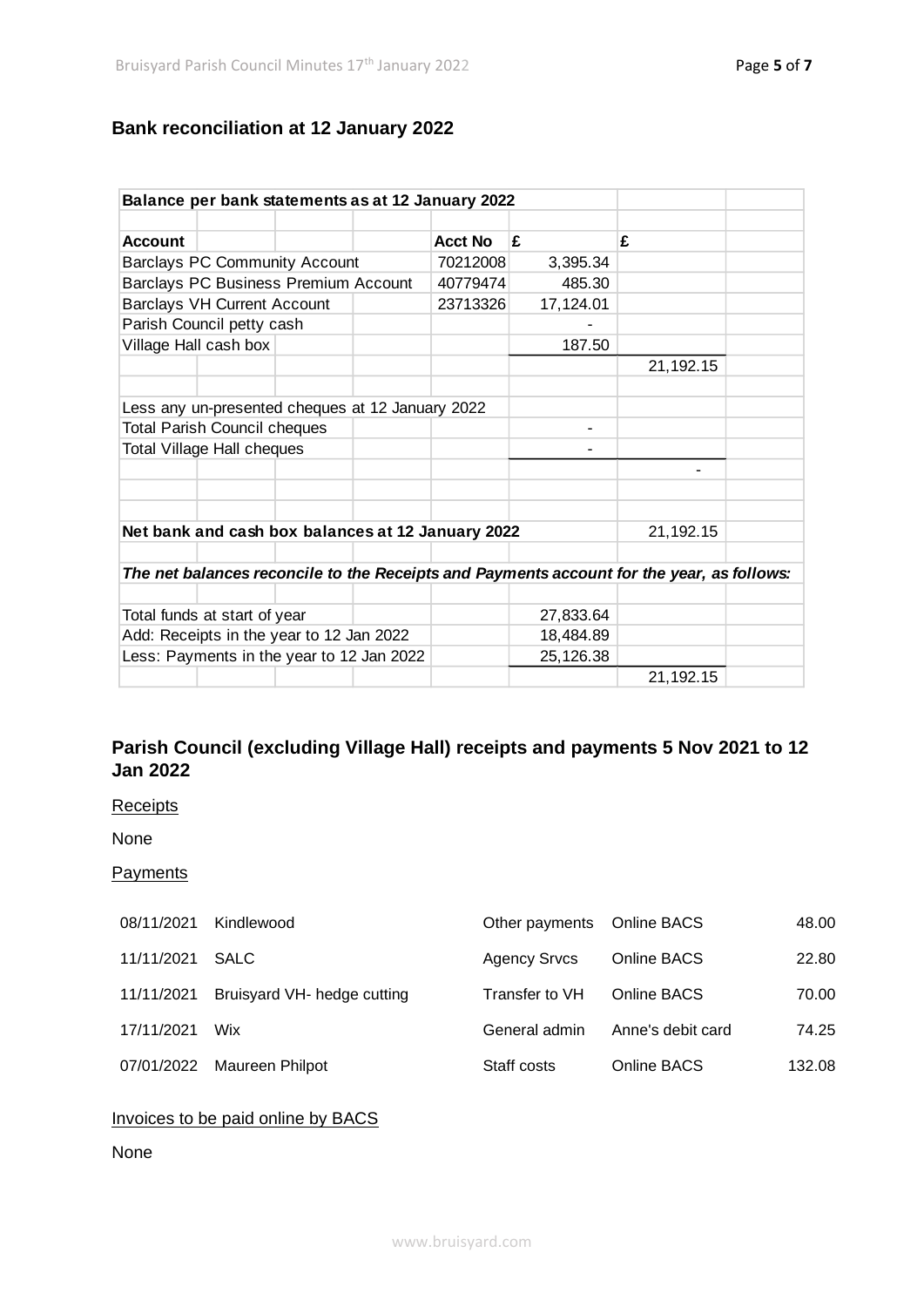#### **Bruisyard Parish Council Precept - Budget vs Expenditure 2021-22 (to 12 January 2022)**



#### Actual spend to date vs annual budget by category



#### Cumulative actual spend to date vs budget